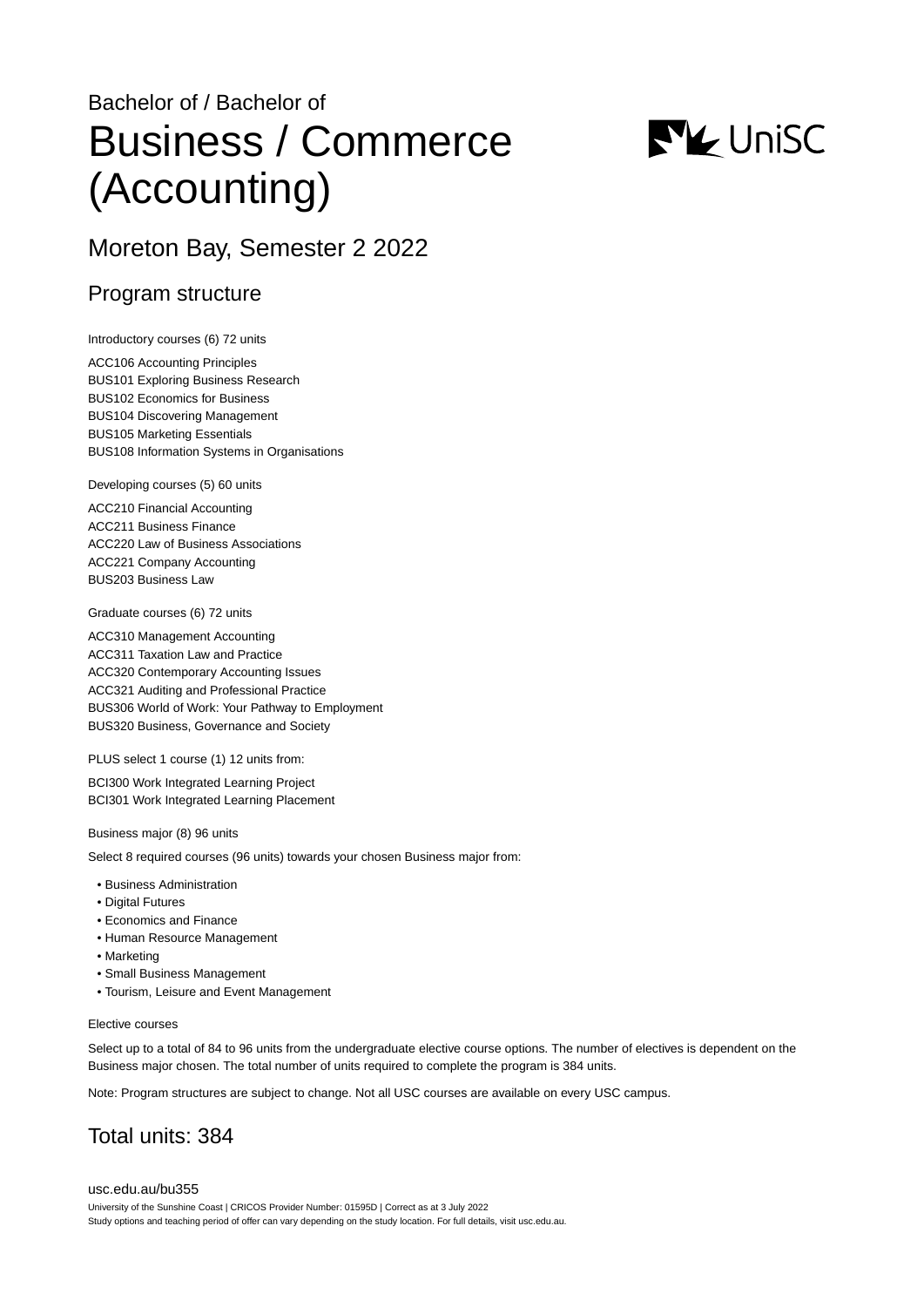# Study sequence

#### Year 1

#### Semester 2

| <b>COURSE</b>                               | SEMESTER OF OFFER<br>(MORETON BAY) | <b>UNITS</b> | <b>REQUISITES</b>      |
|---------------------------------------------|------------------------------------|--------------|------------------------|
| <b>ACC106 Accounting Principles</b>         | • Semester 1, Semester 2           | 12           | Anti:<br><b>BUS106</b> |
| <b>BUS101 Exploring Business Research</b>   | • Semester 2                       | 12           |                        |
| <b>BUS105 Marketing Essentials</b>          | • Semester 1, Semester 2           | 12           |                        |
| BUS108 Information Systems in Organisations | • Semester 2                       | 12           | Anti:<br><b>ACC108</b> |

#### Semester 1

| COURSE                               | SEMESTER OF OFFER<br>(MORETON BAY) | <b>UNITS</b> | <b>REQUISITES</b> |
|--------------------------------------|------------------------------------|--------------|-------------------|
| <b>BUS102 Economics for Business</b> | • Semester 1                       | 12           |                   |
| <b>BUS104 Discovering Management</b> | • Semester 1                       | 12           |                   |

PLUS select 2 courses towards your Business Major and/or elective courses from the undergraduate elective course options.

#### Year 2

#### Semester 2

| <b>COURSE</b>                       | SEMESTER OF OFFER<br>(MORETON BAY) | <b>UNITS</b> | <b>REQUISITES</b>                                                          |
|-------------------------------------|------------------------------------|--------------|----------------------------------------------------------------------------|
| <b>ACC210 Financial Accounting</b>  | • Semester 2                       | 12           | Pre:<br>ACC106                                                             |
| ACC220 Law of Business Associations | • Semester 2                       | 12           | Pre:<br>(BUS103 or BUS203) or<br>(LAW204 and enrolled in<br>Program AB311) |
|                                     |                                    |              | Anti:<br>LAW303                                                            |

PLUS select 2 courses towards your Business Major and/or elective courses from the undergraduate elective course options.

Semester 1

| COURSE                         | SEMESTER OF OFFER<br>(MORETON BAY) | UNITS | <b>REQUISITES</b>     |
|--------------------------------|------------------------------------|-------|-----------------------|
| <b>ACC211 Business Finance</b> | • Semester 1                       | 12    | Pre:<br><b>BUS102</b> |

#### [usc.edu.au/bu355](https://www.usc.edu.au/bu355)

University of the Sunshine Coast | CRICOS Provider Number: 01595D | Correct as at 3 July 2022

Study options and teaching period of offer can vary depending on the study location. For full details, visit usc.edu.au.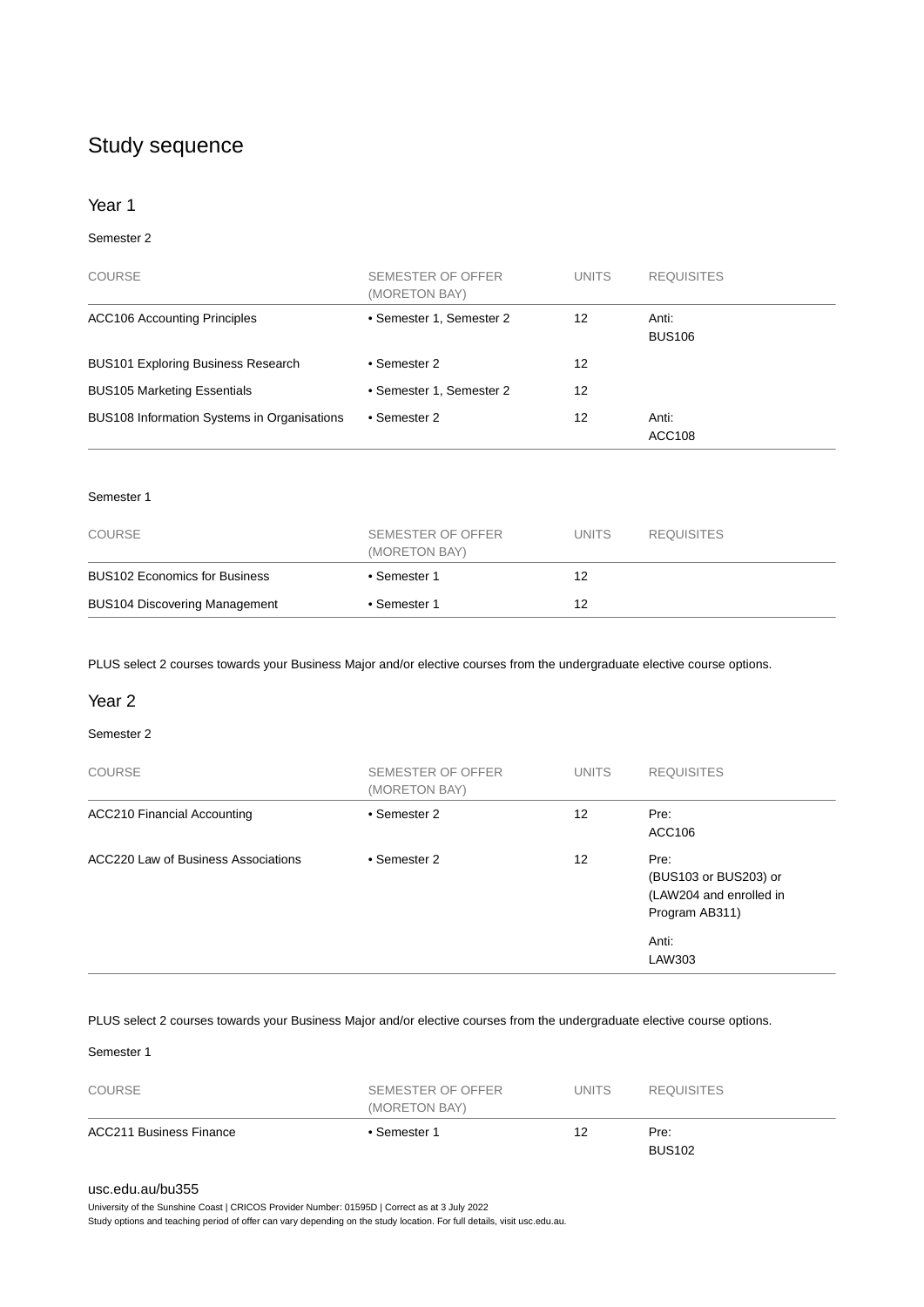PLUS select 2 courses towards your Business Major and/or elective courses from the undergraduate elective course options.

#### Year 3

#### Semester 2

| <b>COURSE</b>                                       | SEMESTER OF OFFER<br>(MORETON BAY) | <b>UNITS</b> | <b>REQUISITES</b>                                                   |
|-----------------------------------------------------|------------------------------------|--------------|---------------------------------------------------------------------|
| BUS306 World of Work: Your Pathway to<br>Employment | • Semester 1, Semester 2           | 12           |                                                                     |
| BUS320 Business, Governance and Society             | • Semester 2                       | 12           | Pre:<br>Completed 144 units in<br>undergraduate business<br>courses |

PLUS select 2 courses towards your Business Major and/or elective courses from the undergraduate elective course options.

#### Semester 1

| <b>COURSE</b>                    | SEMESTER OF OFFER<br>(MORETON BAY) | <b>UNITS</b> | <b>REQUISITES</b> |
|----------------------------------|------------------------------------|--------------|-------------------|
| <b>ACC221 Company Accounting</b> | • Semester 1                       | 12           | Pre:<br>ACC210    |

PLUS select 3 courses towards your Business Major and/or elective courses from the undergraduate elective course options.

#### Year 4

#### Semester 2

| <b>COURSE</b>                                | <b>SEMESTER OF OFFER</b><br>(MORETON BAY) | <b>UNITS</b> | <b>REQUISITES</b> |
|----------------------------------------------|-------------------------------------------|--------------|-------------------|
| <b>ACC320 Contemporary Accounting Issues</b> | • Semester 2                              | 12           | Pre:<br>ACC210    |
| ACC321 Auditing and Professional Practice    | • Semester 2                              | 12           | Pre:<br>ACC210    |

#### PLUS select 1 course from:

| <b>COURSE</b>                                  | SEMESTER OF OFFER<br>(MORETON BAY) | <b>UNITS</b> | <b>REQUISITES</b>                                                                                                                       |
|------------------------------------------------|------------------------------------|--------------|-----------------------------------------------------------------------------------------------------------------------------------------|
| <b>BCI300 Work Integrated Learning Project</b> | • Semester 1, Semester 2           | 12           | Pre:<br>Course Coordinator Consent.<br>Completion of 192 units in your<br>degree. At least 6 courses in<br>your major where applicable. |

#### [usc.edu.au/bu355](https://www.usc.edu.au/bu355)

University of the Sunshine Coast | CRICOS Provider Number: 01595D | Correct as at 3 July 2022 Study options and teaching period of offer can vary depending on the study location. For full details, visit usc.edu.au.